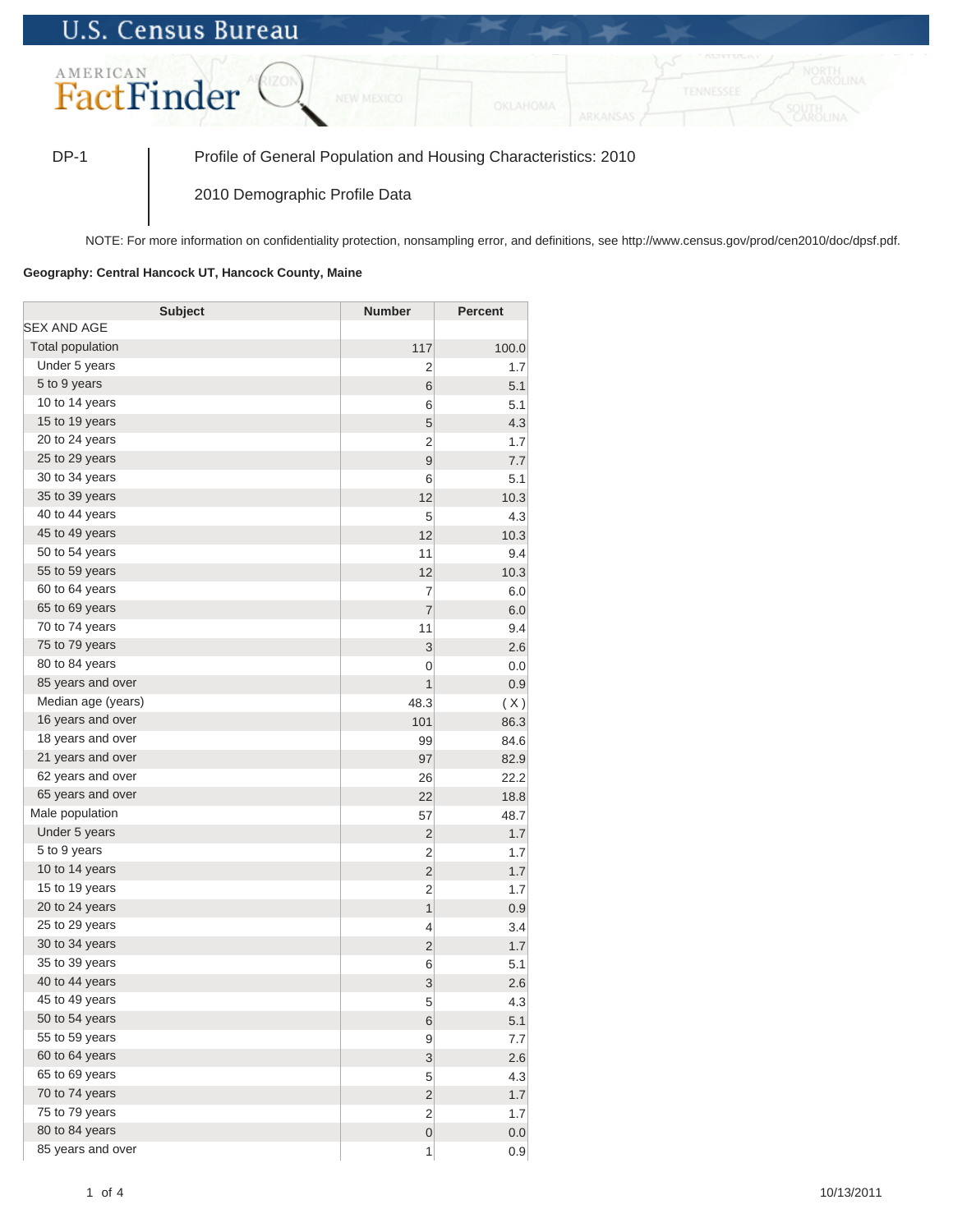| <b>Subject</b>                                      | <b>Number</b>  | <b>Percent</b> |
|-----------------------------------------------------|----------------|----------------|
| Median age (years)                                  | 49.8           | (X)            |
| 16 years and over                                   | 51             | 43.6           |
| 18 years and over                                   | 50             | 42.7           |
| 21 years and over                                   | 49             | 41.9           |
| 62 years and over                                   | 13             | 11.1           |
| 65 years and over                                   | 10             | 8.5            |
| Female population                                   | 60             | 51.3           |
| Under 5 years                                       | 0              | 0.0            |
| 5 to 9 years                                        | 4              | 3.4            |
| 10 to 14 years                                      | 4              | 3.4            |
| 15 to 19 years                                      | 3              | 2.6            |
| 20 to 24 years                                      | 1              | 0.9            |
| 25 to 29 years                                      | 5              | 4.3            |
| 30 to 34 years                                      | 4              | 3.4            |
| 35 to 39 years                                      | 6              | 5.1            |
| 40 to 44 years                                      | 2              | 1.7            |
| 45 to 49 years                                      | $\overline{7}$ | 6.0            |
| 50 to 54 years                                      | 5              | 4.3            |
| 55 to 59 years                                      | 3              | 2.6            |
| 60 to 64 years                                      | 4              | 3.4            |
| 65 to 69 years                                      | $\overline{2}$ | 1.7            |
| 70 to 74 years                                      | 9              | 7.7            |
| 75 to 79 years                                      | $\mathbf{1}$   | 0.9            |
| 80 to 84 years                                      | 0              | 0.0            |
| 85 years and over                                   | 0              | 0.0            |
| Median age (years)                                  | 45.5           | (X)            |
| 16 years and over                                   | 50             | 42.7           |
| 18 years and over                                   | 49             | 41.9           |
| 21 years and over                                   | 48             | 41.0           |
| 62 years and over                                   | 13             | 11.1           |
| 65 years and over                                   | 12             | 10.3           |
| RACE                                                |                |                |
| <b>Total population</b>                             | 117            | 100.0          |
| One Race                                            | 115            | 98.3           |
| White                                               | 115            | 98.3           |
| <b>Black or African American</b>                    | 0              | 0.0            |
| American Indian and Alaska Native                   | 0              | 0.0            |
| Asian                                               | 0              | 0.0            |
| Asian Indian                                        | 0              | 0.0            |
| Chinese                                             | 0              | 0.0            |
| Filipino                                            | 0              | 0.0            |
| Japanese                                            | 0              | 0.0            |
| Korean                                              | 0              | 0.0            |
| Vietnamese                                          | 0              | 0.0            |
| Other Asian [1]                                     | 0              | 0.0            |
| Native Hawaiian and Other Pacific Islander          | 0              | 0.0            |
| Native Hawaiian                                     | 0              | 0.0            |
| Guamanian or Chamorro                               | 0              | 0.0            |
| Samoan                                              | 0              | 0.0            |
| Other Pacific Islander [2]                          | 0              | 0.0            |
| Some Other Race                                     | 0              | 0.0            |
| Two or More Races                                   | 2              | 1.7            |
| White; American Indian and Alaska Native [3]        | $\mathbf{1}$   | 0.9            |
| White; Asian [3]                                    | 1              | 0.9            |
| White; Black or African American [3]                | 0              | 0.0            |
| White; Some Other Race [3]                          | 0              | 0.0            |
| Race alone or in combination with one or more other |                |                |
| races: [4]                                          |                |                |
| White                                               | 117            | 100.0          |
| <b>Black or African American</b>                    | 0              | 0.0            |
| American Indian and Alaska Native                   | 1              | 0.9            |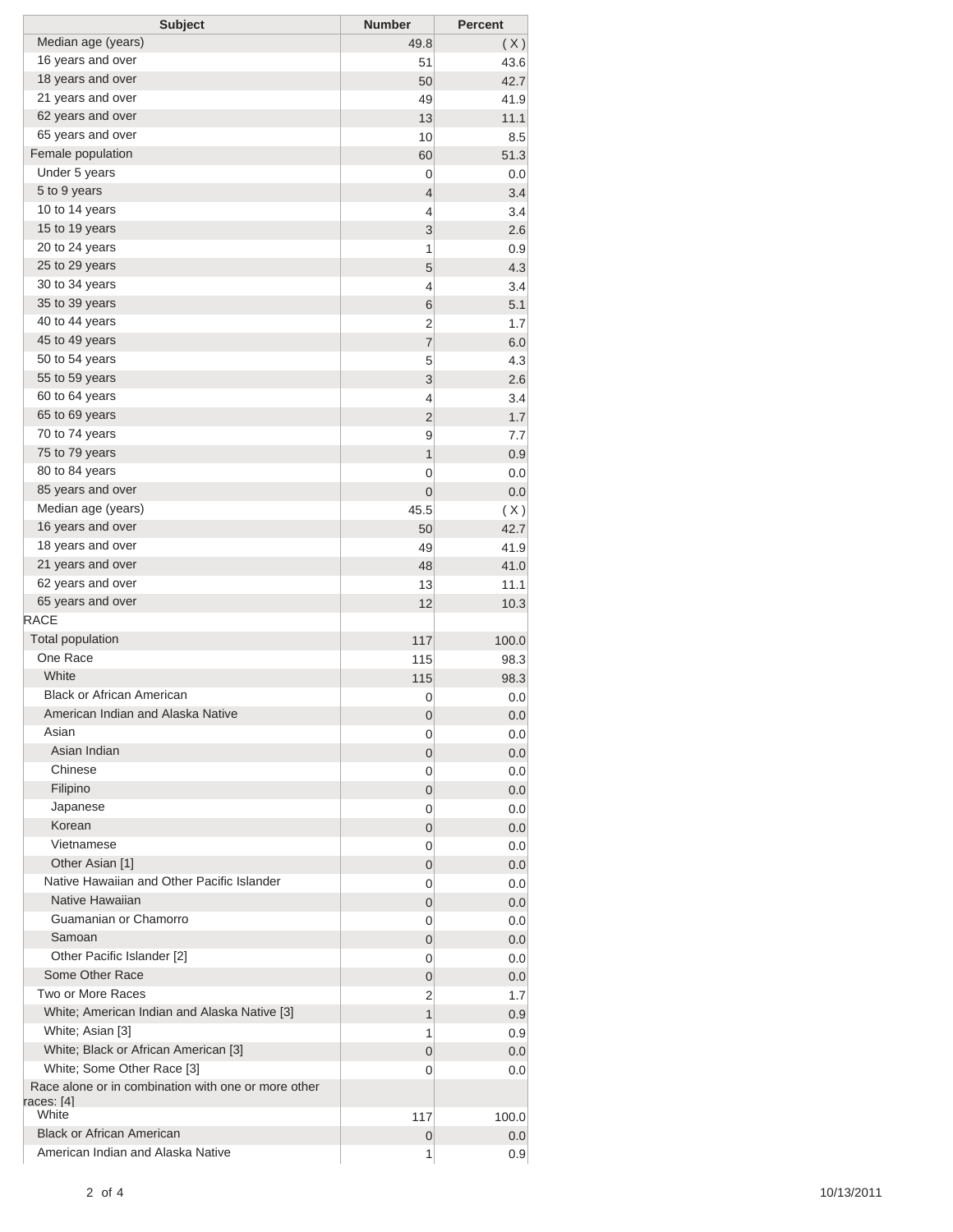| <b>Subject</b>                                   | <b>Number</b>  | <b>Percent</b> |
|--------------------------------------------------|----------------|----------------|
| Asian                                            | 1              | 0.9            |
| Native Hawaiian and Other Pacific Islander       | 0              | 0.0            |
| Some Other Race                                  | $\overline{0}$ | 0.0            |
| HISPANIC OR LATINO                               |                |                |
| <b>Total population</b>                          | 117            | 100.0          |
| Hispanic or Latino (of any race)                 | 0              | 0.0            |
| Mexican                                          | 0              | 0.0            |
| Puerto Rican                                     | 0              | 0.0            |
| Cuban                                            | $\overline{0}$ | 0.0            |
| Other Hispanic or Latino [5]                     | 0              | 0.0            |
| Not Hispanic or Latino                           | 117            | 100.0          |
| HISPANIC OR LATINO AND RACE                      |                |                |
| <b>Total population</b>                          | 117            | 100.0          |
| Hispanic or Latino                               | 0              | 0.0            |
| White alone                                      | 0              | 0.0            |
| Black or African American alone                  | 0              | 0.0            |
| American Indian and Alaska Native alone          | 0              | 0.0            |
| Asian alone                                      | 0              | 0.0            |
| Native Hawaiian and Other Pacific Islander alone | $\overline{0}$ | 0.0            |
| Some Other Race alone                            | 0              | 0.0            |
| Two or More Races                                | $\overline{0}$ | 0.0            |
| Not Hispanic or Latino                           | 117            | 100.0          |
| White alone                                      | 115            | 98.3           |
| Black or African American alone                  | 0              | 0.0            |
| American Indian and Alaska Native alone          | 0              | 0.0            |
| Asian alone                                      | 0              | 0.0            |
| Native Hawaiian and Other Pacific Islander alone | $\overline{0}$ | 0.0            |
| Some Other Race alone<br>Two or More Races       | 0              | 0.0            |
| <b>RELATIONSHIP</b>                              | 2              | 1.7            |
| Total population                                 |                |                |
| In households                                    | 117            | 100.0          |
| Householder                                      | 117            | 100.0          |
| Spouse [6]                                       | 55             | 47.0           |
| Child                                            | 21<br>25       | 17.9           |
| Own child under 18 years                         | 16             | 21.4<br>13.7   |
| Other relatives                                  |                |                |
| Under 18 years                                   | 6<br>2         | 5.1<br>1.7     |
| 65 years and over                                | 1              | 0.9            |
| <b>Nonrelatives</b>                              | 10             | 8.5            |
| Under 18 years                                   | 0              | 0.0            |
| 65 years and over                                | 1              | 0.9            |
| Unmarried partner                                | 9              | 7.7            |
| In group quarters                                | 0              | 0.0            |
| Institutionalized population                     | 0              | 0.0            |
| Male                                             | 0              | 0.0            |
| Female                                           | 0              | 0.0            |
| Noninstitutionalized population                  | 0              | 0.0            |
| Male                                             | 0              | 0.0            |
| Female                                           | 0              | 0.0            |
| HOUSEHOLDS BY TYPE                               |                |                |
| <b>Total households</b>                          | 55             | 100.0          |
| Family households (families) [7]                 | 33             | 60.0           |
| With own children under 18 years                 | 11             | 20.0           |
| Husband-wife family                              | 21             | 38.2           |
| With own children under 18 years                 | 8              | 14.5           |
| Male householder, no wife present                | 4              | 7.3            |
| With own children under 18 years                 | 0              | 0.0            |
| Female householder, no husband present           | 8              | 14.5           |
| With own children under 18 years                 | 3              | 5.5            |
|                                                  |                |                |